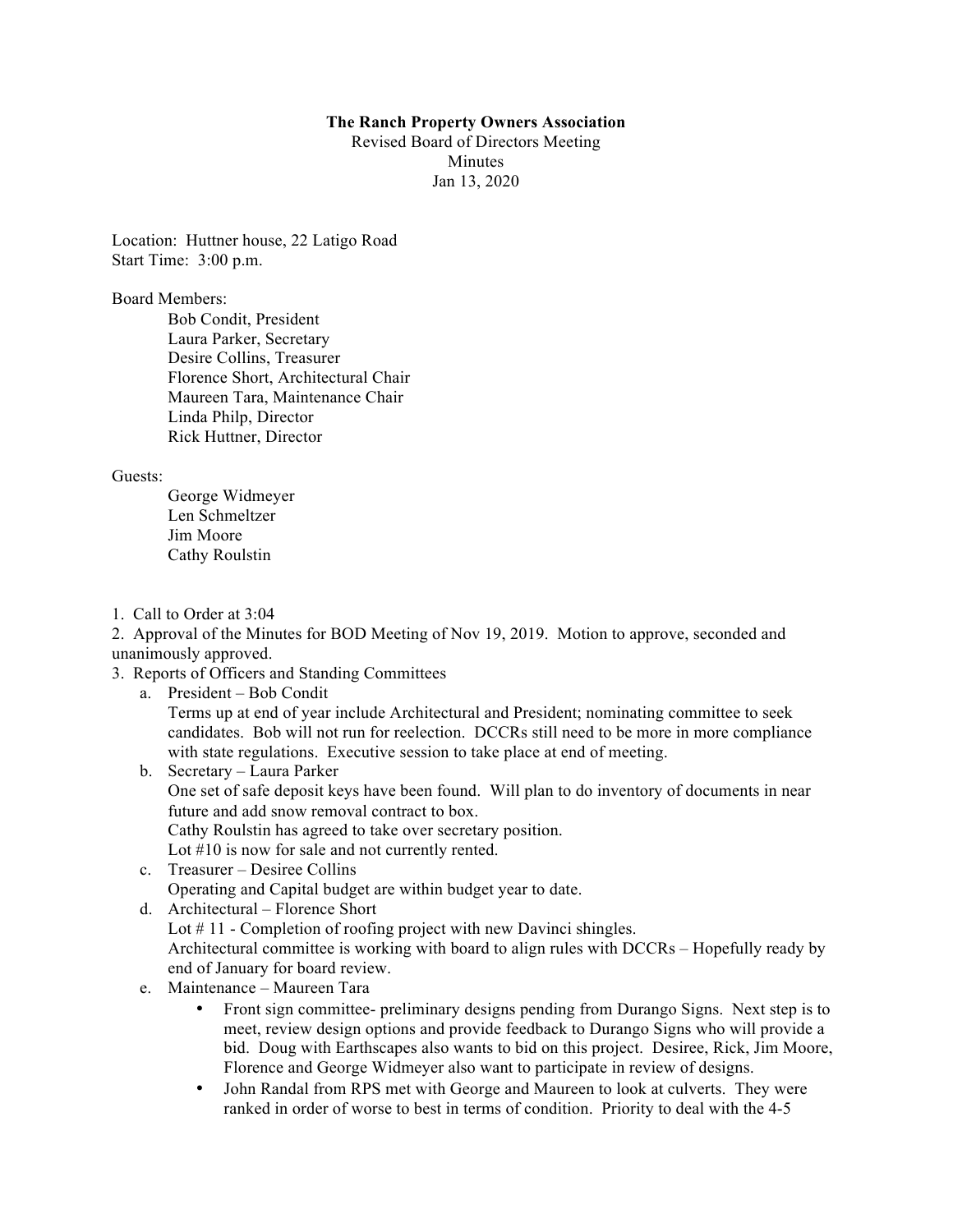culverts in the worse condition over the next several years. There are time limitations for completing this project due to freezing. There is an estimate in place for the 2 culverts in worse condition (ranked 9/10). There is also an estimate for the Fawn Lake culvert. Money has been set aside in the upcoming budget.

- Estimate provided for work on 3 large trees in the circle, to be done in the winter with a discount. This has run over FY 2019 budget. There is money to use in FY 2020 to pay for this in April, will defer work until March. Maureen motioned for approval to use 2020 funds, motion was seconded and unanimously approved.
- Estimate still pending for replacement of rock along roadways.
- Bear park pump is broken. Pending plan for fixing this. Need to identify who will do this work. May use Grand Junction Pipe if they are still available.
- f. Nominating Linda Philp will be working with Jeanne Emigh to identify who may be candidates for two upcoming board positions.

4. Items Requiring Discussion/Action: See New and Old Business

## 5. New Business:

 a. Results of Reserve Survey and revisions to Reserve Study presented. There are 37 components which are considered capital improvements which may need to be repaired or addressed over the next 30 years. This study was developed based on our patterns as well as patterns by other communities. Based on this information provided in the study, increase of annual assessment is recommended to ensure that we are funded to reduce risk of special assessment. Maintenance of the culvert system is adding to needs this year for 5 to be done in next few years. We are estimated to be 68% funded (in the context of a 3% increase in annual assessment), which is not far off from status in prior funding status (except that last year we were at 80%). For information regarding reserve study, please contact Desiree.

 b. Draft of Annual Assessment letter is reviewed. Association reserve drives recommendation for annual assessment increase and this was discussed. It was felt that our funding status would remain adequate with a 2 % increase in annual assessment. Moved and seconded for 2% increase in annual assessment – unanimously approved. Annual meeting date planned for June  $14<sup>th</sup>$ . Letter to be rewritten – will need to know where to mail assessment (pending decision regarding accounting firm – see Old Business 6b).

c. Develop plan for Annual Assessment Mailing - Who will we mail checks to

# 6. Old Business:

a. Status of draft budget - Treasurer – Provided to board for review

 b. Contract with Fredrick Zink & Associates will be up in March. They propose a 20 % increase in fees as they felt they wrote off many hours providing work for The Ranch. Desiree is reaching out to another company, Elliot Meadows, that provided bid last year.

c. Status of Ranch Entrance Sign - Maintenance (See Above 3e)

 d. Street Lighting – Discuss alternate proposal for replacement of light poles to reduce cost. A number of light poles are rotting at the base and may present a risk. Initial concept was to transition to metal light poles, however very costly. A more cost effective option presented was to rebuild with cedar wood (with design similar to current) but to attach to a metal bracket set in concrete base. Consider ranking poles at level of risk and do some at a time. Another consideration is transitioning lights to LED for a cost savings for electric.

 e. Gazebo repair – roof underlay is rotting and it is a consideration to replace the roof. This will likely extend beyond what is in the budget, will review reserve study. Consider moving roof repair to capital budget due to effect on lifespan of new roof. Does not impact allocation to reserve.

## 7. Announcements: None